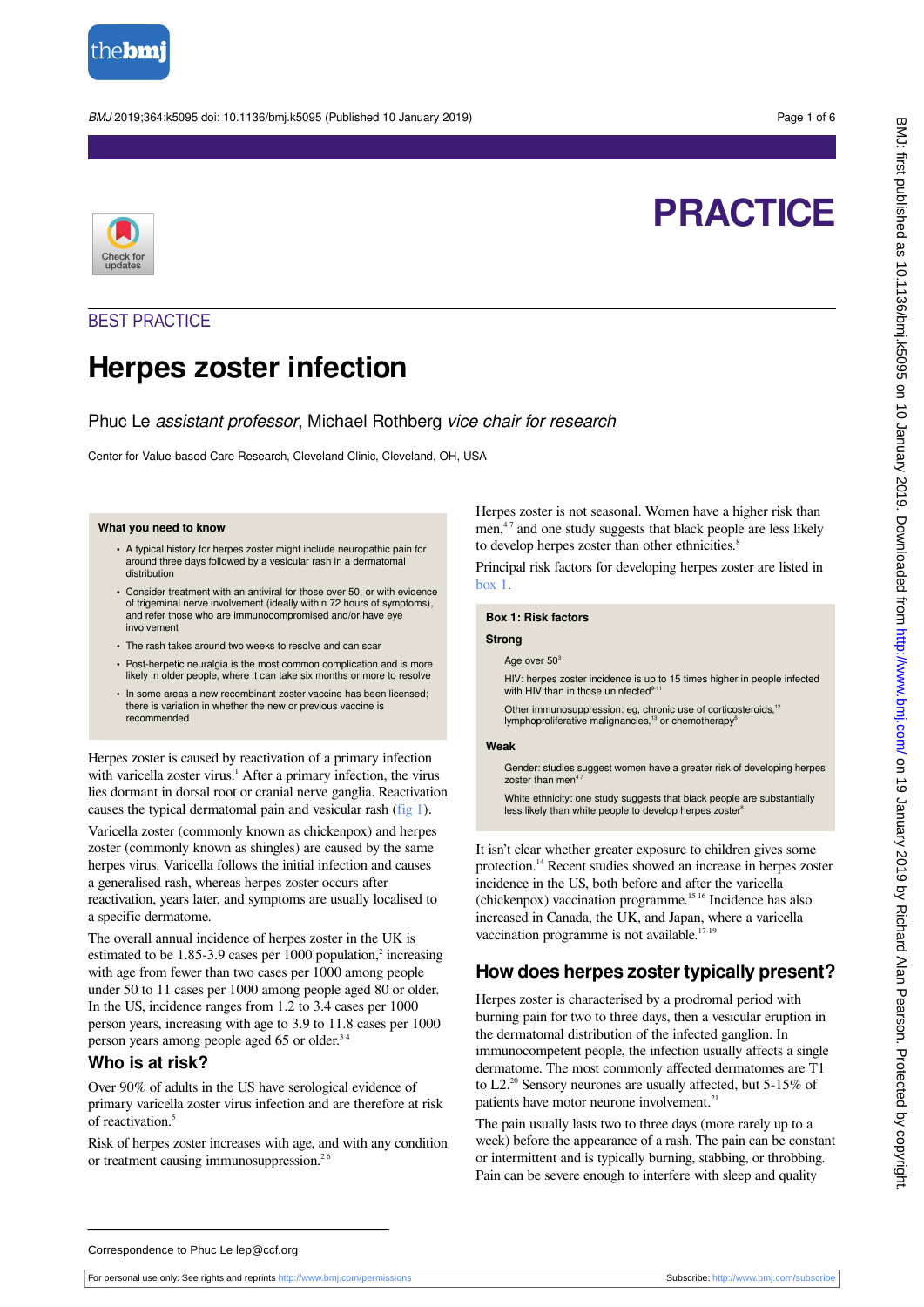of life.<sup>22</sup> Persistent post-herpetic pain is a common

The rash is initially erythematous with a macular base and is

complication.<sup>23</sup>

followed rapidly by the appearance of vesicles within one to two days. The lesions tend to be clustered along the branches of the cutaneous sensory nerve [\(fig 2](#page-5-1)). The hallmark of a herpes zoster rash is that it does not cross the midline, whereas other rashes can. The dermatomal distribution is specific to herpes zoster. Pustulation of vesicles begins within one week of the onset of rash, followed three to five days later by ulceration and crusting ([fig 2\)](#page-5-1). The presence of a few skin lesions outside the primary or adjacent dermatome is not unusual. Healing occurs over two to four weeks, and often results in scarring and permanent pigmentation in the affected area. Approximately 20% of patients present with systemic symptoms

such as fever, headache, malaise, or fatigue.<sup>21</sup> Rarely, pain can occur without a rash (zoster sine herpete).<sup>24</sup>

Herpes zoster can almost always be diagnosed clinically. Confirmatory diagnostic tests ([box 2](#page-1-0)) may be necessary to differentiate genital herpes zoster from herpes simplex (polymerase chain reaction, PCR, of samples from lesions), or to diagnose herpes zoster in patients with typical pain but no rash (blood PCR**)**.

#### <span id="page-1-0"></span>**Box 2: Possible tests for herpes zoster**

**Polymerase chain reaction** The most sensitive and specific test.<sup>25</sup> Detects DNA in fluids and tissues

**Immunohistochemistry** Cells are scraped from the base of a lesion and stained with fluorescein conjugated monoclonal antibodies to detect viral glycoprotein. This test is more sensitive than viral culture<sup>26 27</sup>

<span id="page-1-1"></span>**Viral culture from vesicular fluid** This test is less sensitive than immunofluorescence as a result of virus lability

#### Possible differential diagnoses are given in [box 3.](#page-1-1)

#### **Box 3: Differential diagnoses**

#### **Rash**

Contact dermatitis: localised rash or irritation of the skin caused by contact with a foreign substance. The pain and the rash usually occur simultaneously

Herpes simplex: grouped vesicles in a non-dermatomal pattern, often preceded by pruritis and pain. Oral and genital lesions most common

#### **Pain**

Cholecystitis: pain in the right upper quadrant of the abdomen

Acute appendicitis: pain in the right lower abdominal quadrant

Renal calculi: severe colicky pain and inability to lie still; flank pain on examination

#### **Herpes zoster ophthalmicus**

Ulcerative keratitis: pain and redness in the affected eye, with visual changes dependent on the ulcer location

Acute angle closure glaucoma: periorbital pain, blurred vision, and headache

Trigeminal neuralgia: intense, stabbing, electric shock like pain in the areas of the face innervated by the trigeminal nerve

## **What are the complications?**

The commonest complication of herpes zoster is post-herpetic neuralgia, the pain that persists long beyond cutaneous healing. Depending on the definition of post-herpetic neuralgia, (the number of days of persistent pain after the onset of the rash), the risk ranges from 5% to  $32\%$ <sup>2</sup> and increases with patients' age. The duration of pain also varies widely and can extend for

For personal use only: See rights and reprints<http://www.bmj.com/permissions> Subscribe: <http://www.bmj.com/subscribe>

years, although it usually resolves within six months. People over 70 are at increased risk of more persistent pain.

Ocular complications are common and occur when the virus infects the ophthalmic division of the trigeminal nerve. Infection may cause conjunctivitis, keratitis, corneal ulceration, iridocyclitis, glaucoma, and blindness if untreated.<sup>28-30</sup>

Other complications include bacterial superinfections (1.1%), peripheral nerve palsies (1.8%), sensory loss (1.8%), encephalitis, and disseminated herpes zoster  $(1.7\%)$ .<sup>31</sup> Herpes zoster is rarely fatal in patients who are immunocompetent but can be life threatening in immunocompromised people.

## **Is it infectious?**

Patients can transmit the virus through fluids from the lesions to people who have not had chickenpox, so direct body contact should be avoided. Covering lesions that are not usually covered by clothing may also decrease transmission. Immunocompromised people may shed virus from lesions and

from the respiratory tract.

## **When should I prescribe antivirals?**

Herpes zoster is usually self limiting, but consider antivirals in all patients—especially those who have severe disease, are over 50, are immunocompromised, or have evidence of trigeminal nerve involvement.

Treatment is usually a seven day (or 10 day for patients with eye involvement) course of an oral antiviral drug such as aciclovir, famciclovir, and valaciclovir. Treatment is most effective when started within 72 hours of rash onset. Intravenous aciclovir is an option for patients who cannot tolerate oral treatments. Topical antivirals are not recommended. Treatment aims to reduce viral replication, stop the formation of new lesions, manage pain, prevent ocular complications, and reduce the risk of post-herpetic neuralgia.

Advise patients to keep the rash clean and dry to reduce the risk of bacterial superinfection. Patients should also avoid topical antibiotics or dressings with adhesive that may cause irritation and may delay healing of the rash.

## Which antiviral to prescribe?

Famciclovir, valaciclovir, and aciclovir have been shown to be superior to placebo in reducing the amount of time to complete cessation of pain.32-35

Studies report no differences between famciclovir and valaciclovir on cutaneous and pain end points.<sup>36</sup>

The treatment of herpes zoster during pregnancy is the same as for any other patient with the condition. Among antivirals, aciclovir has been the most extensively studied among pregnant women and is most commonly used

## **Who requires referral?**

### People who are immunocompromised

Herpes zoster is common and often more complicated in immunocompromised people, so refer such patients to secondary care. The main objective of treatment is to reduce the incidence of cutaneous and visceral dissemination that can lead to life threatening complications. Immunocompromised patients require prompt antiviral therapy within one week of rash onset or at any time before full crusting of lesions. Treat localised disease with oral valacyiclovir, famciclovir, or aciclovir, with close outpatient follow-up. Reserve intravenous aciclovir for patients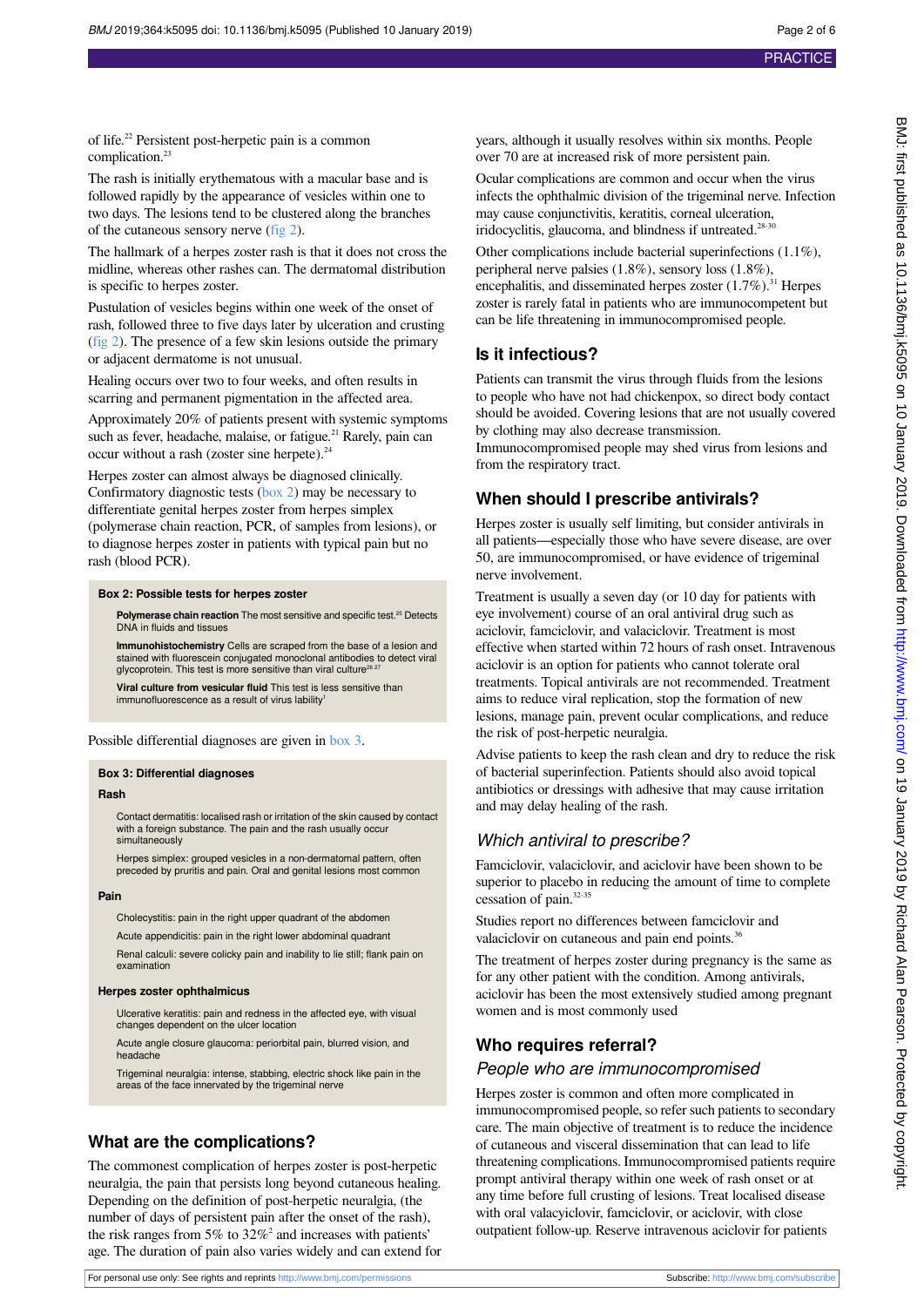with disseminated infection, ophthalmic involvement, severe immunosuppression, or the inability to take oral medications.

People with eye involvement (herpes zoster

Patients with eye manifestations require prompt referral to an ophthalmologist. Begin antiviral treatment as soon as possible, and before referral.<sup>21</sup> Give aciclovir, famciclovir, or valaciclovir for seven to 10 days, started preferably within 72 hours of rash onset. Supply lubricating eye ointment to patients with an impaired blinking reflex to prevent damage to the corneal epithelium. Other treatments include analgesia, antibiotic ophthalmic ointment to protect the ocular surface, and topical corticosteroids. **How should I approach analgesia?** Acute herpetic pain For mild pain, analgesics such as paracetamol and ibuprofen are appropriate. For severe pain, opioid analgesics are an option. Topically administered lidocaine and nerve blocks are also effective.28 37 38 Lotions containing calamine may also be used on open lesions to reduce pain and pruritus. Warn patients about the possibility of post-herpetic pain and

offer advice on how to psychologically manage chronic pain (eg, with relaxation techniques and counselling). Referral to a pain management consultant is indicated if the pain interferes with daily living.

## Post-herpetic pain

ophthalmicus)

Treat mild to moderate pain with non-steroidal anti-inflammatory drugs or paracetamol, alone or in combination with a weak opioid analgesic such as codeine or tramadol.<sup>39-43</sup> Topical capsaicin can also provide pain relief.<sup>44-47</sup> Patients with moderate to severe pain can be treated in the short term with a stronger opioid analgesic such as oxycodone or morphine. Where these treatments are ineffective, offer a tricyclic antidepressant such as amitriptyline<sup>48</sup> or an anti-convulsant such as gabapentin or pregabalin.<sup>49-51</sup> A meta-analysis showed no difference in pain relief between gabapentin and tricyclic antidepressants.<sup>52</sup> For those intolerant of opioids, one or a combination of anticonvulsants, tricyclic antidepressants, or corticosteroids are appropriate.

## **What are the latest vaccine recommendations?**

Two vaccines are licensed for the prevention of herpes zoster and post-herpetic neuralgia in older adults: Zostavax, a live attenuated vaccine, and Shingrix, a recombinant subunit vaccine. Shingrix was approved in the US in 2017 and in Europe in January 2018.

Zostavax is still recommended in the UK for adults aged 70-79; however, the US Advisory Committee on Immunization Practices (ACIP) updated its guidance in January 2018 and now recommends Shingrix for adults aged 50 or older.<sup>53</sup> Shingrix is recommended regardless of previous episodes of herpes zoster, or receipt of Zostavax. The latest guidelines are outlined in [box](#page-2-0) [4](#page-2-0).

#### <span id="page-2-0"></span>**Box 4: Latest guidelines from the UK and US**

- **•** Public Health England (PHE) 2017
- **•** Shingles: guidance and vaccination programme
- **•** https://www.gov.uk/government/collections/shingles-vaccinationprogramme
- **•** UK guidance on the characteristics, management, and surveillance of shingles, including vaccination
- **•** US Centers for Disease Control and Prevention (CDC) 2018
- **•** Recommended immunisation schedule for adults aged 19 or older: United States, 2018
- **•** <http://www.cdc.gov/vaccines/schedules/hcp/adult.html>
- **•** US Recommendations on the use of licensed vaccines in adults, including herpes zoster vaccine
- **•** US Centers for Disease Control and Prevention 2018
- **•** Update on recommendations for use of herpes zoster vaccine
- **•** <http://www.cdc.gov/vaccines/hcp/acip-recs/vacc-specific/shingles.html>
- **•** Updated recommendations from the CDC on the use of herpes zoster vaccine
- **•** National Institute for health and care excellence 2017
- **•** Neuropathic pain in adults: pharmacological management in non-specialist settings
- **•** https://www.nice.org.uk/guidance/cg173

The updated US guidance still lists Zostavax as a recommended option for adults aged 60 or older, but explicitly states that Shingrix is preferred.<sup>54</sup>

## **What's the difference between Zostavax and Shingrix?**

Zostavax is a lyophilised or freeze dried preparation of live, attenuated varicella zoster virus. The vaccine is given as a single subcutaneous dose and can reduce the risk of herpes zoster by 51% for a mean duration of 3.13 years (range 1 day to 4.9 years) after vaccination, post-herpetic neuralgia by 67%, and the overall burden of illness by 61%.<sup>31</sup>

This live vaccine is contraindicated in severely immunosuppressed people, pregnant women, and children.

Zostavax becomes less effective with increasing age, and efficacy wanes completely approximately 10 years after vaccination.<sup>55</sup>

Shingrix is a recombinant subunit vaccine containing the AS01B adjuvant system and glycoprotein E antigen from the varicella zoster virus. Shingrix requires two intramuscular doses 2 to 6 months apart, and has a substantially higher efficacy than Zostavax, reducing risk herpes zoster infection by  $97\%^{5657}$  (mean duration of follow-up was 3.2 years).

Early studies suggest a single dose does not produce a robust immune response,<sup>58</sup> so attendance for both doses is important.

Unlike Zostavax, the efficacy of Shingrix is high even for patients over 70. Protection declines slightly four years after vaccination<sup>59</sup> but longer term efficacy is unknown.

Shingrix is not a live vaccine so should theoretically be safe in immunocompromised patients, but the ACIP has not yet made recommendations for vaccinating this group. The committee awaits more data from the manufacturer.

Shingrix causes more reactions at the injection site than Zostavax.<sup>57</sup> Grade 3 systemic vaccine reactions, defined as symptoms that prevent normal everyday activities, are more frequent after the second dose than after the first.<sup>56</sup> Shingrix is safe and effective in patients previously vaccinated with Zostavax.<sup>60</sup> It can be safely given at the same time as the influenza vaccine.<sup>61</sup>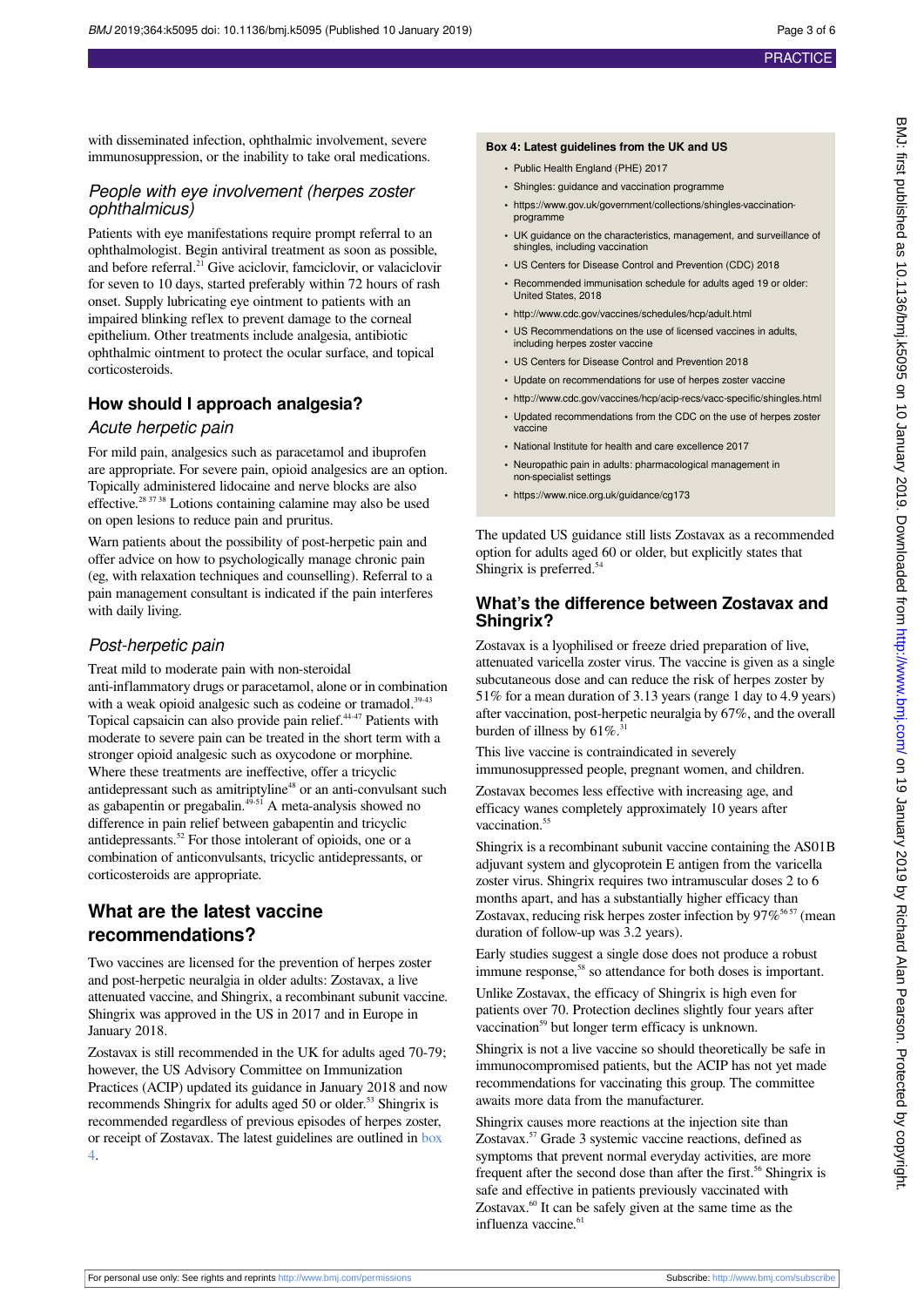Zostavax is administered as a single dose subcutaneously, and Shingrix as two doses intramuscularly. Reports of administration errors have prompted the CDC to issue a reminder to doctors. $6263$ 

#### **Education into practice**

What information do you share with patients about what to expect with herpes zoster infection? Does this article offer you ideas on additional information to share?

Does your organisation routinely offer older adults vaccination in line with local or national policies?

What might you do differently for a patient with herpes zoster who is immunocompromised?

#### **How patients were involved in this article**

Best Practice did not routinely ask for patient involvement at the time that the article was commissioned, and so no patients were involved

This article is based on in a module in Best Practice (https://bestpractice. bmj.com/topics/en-gb/23)

It is available online at https://bestpractice.bmj.com.

Provenance and peer review: This article was adapted from a Best Practice module Herpes Zoster Infectionhttps://bestpractice.bmj.com/topics/en-gb/23. The module was externally peer reviewed.

Competing interests PL has read and understood the BMJ policy on declaration of interests and declare the following interests: none. Since writing this module MR has done a single consultancy on herpes zoster vaccines for Health Advances. A BMJ editor chose which parts of the module to include in this adaptation. MR approved the final content.

- 1 Gnann JWJr, Whitley RJ. Clinical practice. Herpes zoster. N Engl J Med 2002;347:340-6. 10.1056/NEJMcp013211 12151472
- 2 Kawai K, Gebremeskel BG, Acosta CJ. Systematic review of incidence and complications of herpes zoster: towards a global perspective. BMJ Open 2014;4:e004833. 10.1136/bmjopen-2014-004833 24916088
- 3 Donahue JG, Choo PW, Manson JE, Platt R. The incidence of herpes zoster. Arch Intern Med 1995;155:1605-9. 10.1001/archinte.1995.00430150071008 7618983
- 4 Insinga RP, Itzler RF, Pellissier JM, Saddier P, Nikas AA. The incidence of herpes zoster in a United States administrative database. J Gen Intern Med 2005;20:748-53. 10.1111/j.1525-1497.2005.0150.x 16050886
- 5 Choo PW, Donahue JG, Manson JE, Platt R. The epidemiology of varicella and its complications. J Infect Dis 1995;172:706-12. 10.1093/infdis/172.3.706 7658062
- 6 Yanni EA, Ferreira G, Guennec M, etal . Burden of herpes zoster in 16 selected immunocompromised populations in England: a cohort study in the Clinical Practice Research Datalink 2000-2012. BMJ Open 2018;8:e020528.
- 10.1136/bmjopen-2017-020528 29880565 7 Fleming DM, Cross KW, Cobb WA, Chapman RS. Gender difference in the incidence of shingles. Epidemiol Infect 2004;132:1-5. 10.1017/S0950268803001523 14979582
- 8 Schmader K, George LK, Burchett BM, Pieper CF, Hamilton JD. Racial differences in the occurrence of herpes zoster. J Infect Dis 1995;171:701-4. 10.1093/infdis/171.3.701 7876622
- 9 Buchbinder SP, Katz MH, Hessol NA, etal . Herpes zoster and human immunodeficiency virus infection. J Infect Dis 1992;166:1153-6. 10.1093/infdis/166.5.1153 1308664
- 10 Alliegro MB, Dorrucci M, Pezzotti P, etal . Herpes zoster and progression to AIDS in a cohort of individuals who seroconverted to human immunodeficiency virus. Italian HIV Seroconversion Study. Clin Infect Dis 1996;23:990-5. 10.1093/clinids/23.5.990 8922791
- 11 Glesby MJ, Moore RD, Chaisson RE. Clinical spectrum of herpes zoster in adults infected with human immunodeficiency virus. Clin Infect Dis 1995;21:370-5. 10.1093/clinids/21.2.370 8562746
- 12 Gupta G, Lautenbach E, Lewis JD. Incidence and risk factors for herpes zoster among patients with inflammatory bowel disease. Clin Gastroenterol Hepatol 2006;4:1483-90. 10.1016/j.cgh.2006.09.019 17162240
- 13 Smith JB, Fenske NA. Herpes zoster and internal malignancy. South Med J 1995;88:1089-92. 10.1097/00007611-199511000-00001 7481976
- 14 Brisson M, Gay NJ, Edmunds WJ, Andrews NJ. Exposure to varicella boosts immunity to herpes-zoster: implications for mass vaccination against chickenpox. Vaccine 2002;20:2500-7. 10.1016/S0264-410X(02)00180-9 12057605
- 15 Kawai K, Yawn BP, Wollan P, Harpaz R. Increasing incidence of herpes zoster over a 60-year period from a population-based study. Clin Infect Dis 2016;63:221-6. 10.1093/cid/ciw296 27161774
- 16 Hales CM, Harpaz R, Joesoef MR, Bialek SR. Examination of links between herpes zoster incidence and childhood varicella vaccination. Ann Intern Med 2013;159:739-45. 10.7326/0003-4819-159-11-201312030-00006 24297190
- 17 Russell ML, Schopflocher DP, Svenson L, Virani SN. Secular trends in the epidemiology of shingles in Alberta. Epidemiol Infect 2007;135:908-13. 10.1017/S0950268807007893 17291380
- 18 Brisson M, Edmunds WJ, Law B, etal . Epidemiology of varicella zoster virus infection in Canada and the United Kingdom. Epidemiol Infect 2001;127:305-14. 10.1017/S0950268801005921 11693508
- 19 Toyama N, Shiraki KSociety of the Miyazaki Prefecture Dermatologists. Epidemiology of herpes zoster and its relationship to varicella in Japan: A 10-year survey of 48,388 herpes<br>zoster cases in Miyazaki prefecture. *J Med Virol* 2009;81:2053-8. 10.1002/jmv.21599 19856466
- 20 Schmader K. Herpes zoster in older adults. Clin Infect Dis 2001;32:1481-6. 10.1086/320169 11317250
- 21 Dworkin RH, Johnson RW, Breuer J, etal . Recommendations for the management of herpes zoster. Clin Infect Dis 2007;44(Suppl 1):S1-26. 10.1086/510206 17143845
- 22 Katz J, Cooper EM, Walther RR, Sweeney EW, Dworkin RH. Acute pain in herpes zoster and its impact on health-related quality of life. Clin Infect Dis 2004;39:342-8. 10.1086/421942 15307000
- 23 Roxas M. Herpes zoster and postherpetic neuralgia: diagnosis and therapeutic considerations. Altern Med Rev 2006;11:102-13.16813460
- 24 Gilden DH, Wright RR, Schneck SA, Gwaltney JMJr, Mahalingam R. Zoster sine herpete, a clinical variant. Ann Neurol 1994;35:530-3. 10.1002/ana.410350505 8179298
- 25 Gilden DH, Kleinschmidt-DeMasters BK, LaGuardia JJ, Mahalingam R, Cohrs RJ. Neurologic complications of the reactivation of varicella-zoster virus. N Engl J Med 2000;342:635-45. 10.1056/NEJM200003023420906 10699164
- 26 Dahl H, Marcoccia J, Linde A. Antigen detection: the method of choice in comparison with virus isolation and serology for laboratory diagnosis of herpes zoster in human immunodeficiency virus-infected patients. J Clin Microbiol 1997;35:347-9.9003593
- 27 Sauerbrei A, Eichhorn U, Schacke M, Wutzler P. Laboratory diagnosis of herpes zoster. J Clin Virol 1999;14:31-6. 10.1016/S1386-6532(99)00042-6 10548128
- 28 Opstelten W, Zaal MJ. Managing ophthalmic herpes zoster in primary care. BMJ 2005;331:147-51. 10.1136/bmj.331.7509.147 16020856
- 29 Harding SP, Lipton JR, Wells JC. Natural history of herpes zoster ophthalmicus: predictors of postherpetic neuralgia and ocular involvement. Br J Ophthalmol 1987;71:353-8. 10.1136/bjo.71.5.353 3495293
- 30 Shaikh S, Ta CN. Evaluation and management of herpes zoster ophthalmicus. Am Fam Physician 2002;66:1723-30.12449270
- 31 Oxman MN, Levin MJ, Johnson GR, etal. Shingles Prevention Study Group. A vaccine to prevent herpes zoster and postherpetic neuralgia in older adults. N Engl J Med 2005;352:2271-84. 10.1056/NEJMoa051016 15930418
- 32 Tyring S, Barbarash RA, Nahlik JE, etal. Collaborative Famciclovir Herpes Zoster Study Group. Famciclovir for the treatment of acute herpes zoster: effects on acute disease and postherpetic neuralgia. A randomized, double-blind, placebo-controlled trial. Ann Intern Med 1995;123:89-96. 10.7326/0003-4819-123-2-199507150-00002 7778840
- 33 Beutner KR, Friedman DJ, Forszpaniak C, Andersen PL, Wood MJ. Valaciclovir compared with acyclovir for improved therapy for herpes zoster in immunocompetent adults. Antimicrob Agents Chemother 1995;39:1546-53. 10.1128/AAC.39.7.1546 7492102
- Wood MJ, Kay R, Dworkin RH, Soong SJ, Whitley RJ. Oral acyclovir therapy accelerates pain resolution in patients with herpes zoster: a meta-analysis of placebo-controlled trials. pant research in participation in the peer sector a mota analysis of p<br>Clin Infect Dis 1996;22:341-7. 10.1093/clinids/22.2.341 8838194
- 35 Jackson JL, Gibbons R, Meyer G, Inouye L. The effect of treating herpes zoster with oral acyclovir in preventing postherpetic neuralgia. A meta-analysis. Arch Intern Med 1997;157:909-12. 10.1001/archinte.1997.00440290095010 9129551
- 36 Tyring SK, Beutner KR, Tucker BA, Anderson WC, Crooks RJ. Antiviral therapy for herpes zoster: randomized, controlled clinical trial of valacyclovir and famciclovir therapy in immunocompetent patients 50 years and older. Arch Fam Med 2000;9:863-9. 10.1001/archfami.9.9.863 11031393
- 37 Kumar V, Krone K, Mathieu A. Neuraxial and sympathetic blocks in herpes zoster and postherpetic neuralgia: an appraisal of current evidence. Reg Anesth Pain Med 2004;29:454-61.15372391
- 38 Wolff RF, Bala MM, Westwood M, Kessels AG, Kleijnen J. 5% lidocaine-medicated plaster vs other relevant interventions and placebo for post-herpetic neuralgia (PHN): a systematic review. Acta Neurol Scand 2011;123:295-309. 10.1111/j.1600-0404.2010.01433.x 21039364

39 Wu CL, Marsh A, Dworkin RH. The role of sympathetic nerve blocks in herpes zoster and postherpetic neuralgia. Pain 2000;87:121-9. 10.1016/S0304-3959(00)00230-X 10924805

- 40 Rowbotham M, Harden N, Stacey B, Bernstein P, Magnus-Miller L. Gabapentin for the treatment of postherpetic neuralgia: a randomized controlled trial. JAMA 1998;280:1837-42. 10.1001/jama.280.21.1837 9846778
- Watson CP, Babul N. Efficacy of oxycodone in neuropathic pain: a randomized trial in<br>postherpetic neuralgia. *Neurology 1*998;50:1837, Demather Demathan Bostherpetic neuralgia. New Beast 2737<br>Bernstein JE, Korman NJ, Bicke
- of chronic postherpetic neuralgia. J Am Acad Dermatol 1989;21:265-70. 10.1016/S0190-9622(89)70171-7 2768576
- 43 Galer BS, Rowbotham MC, Perander J, Friedman E. Topical lidocaine patch relieves postherpetic neuralgia more effectively than a vehicle topical patch: results of an enriched enrollment study. Pain 1999;80:533-8. 10.1016/S0304-3959(98)00244-9 10342414
- 44 Backonja M, Wallace MS, Blonsky ER, etal. NGX-4010 C116 Study Group. NGX-4010, a high-concentration capsaicin patch, for the treatment of postherpetic neuralgia: a randomised, double-blind study. Lancet Neurol 2008;7:1106-12. 10.1016/S1474-4422(08)70228-X 18977178
- 45 Derry S, Rice AS, Cole P, Tan T, Moore RA. Topical capsaicin (high concentration) for chronic neuropathic pain in adults. Cochrane Database Syst Rev 2017;1:CD007393.28085183
- 46 Irving GA, Backonja MM, Dunteman E, etal. NGX-4010 C117 Study Group. A multicenter, randomized, double-blind, controlled study of NGX-4010, a high-concentration capsaicin patch, for the treatment of postherpetic neuralgia. Pain Med 2011;12:99-109. 10.1111/j.1526-4637.2010.01004.x 21087403
- 47 Webster LR, Malan TP, Tuchman MM, Mollen MD, Tobias JK, Vanhove GF. A multicenter, randomized, double-blind, controlled dose finding study of NGX-4010, a high-concentration capsaicin patch, for the treatment of postherpetic neuralgia. J Pain 2010;11:972-82. 10.1016/j.jpain.2010.01.270 20655809
- 48 Saarto T, Wiffen PJ. Antidepressants for neuropathic pain: a Cochrane review. J Neurol Neurosurg Psychiatry 2010;81:1372-3. 10.1136/jnnp.2008.144964 20543189
- 49 Roth T, van Seventer R, Murphy TK. The effect of pregabalin on pain-related slee interference in diabetic peripheral neuropathy or postherpetic neuralgia: a review of nine michal trials. Curr Med Res Opin 2010;26:2411-9. 10.1185/03007995.2010.516142 20812792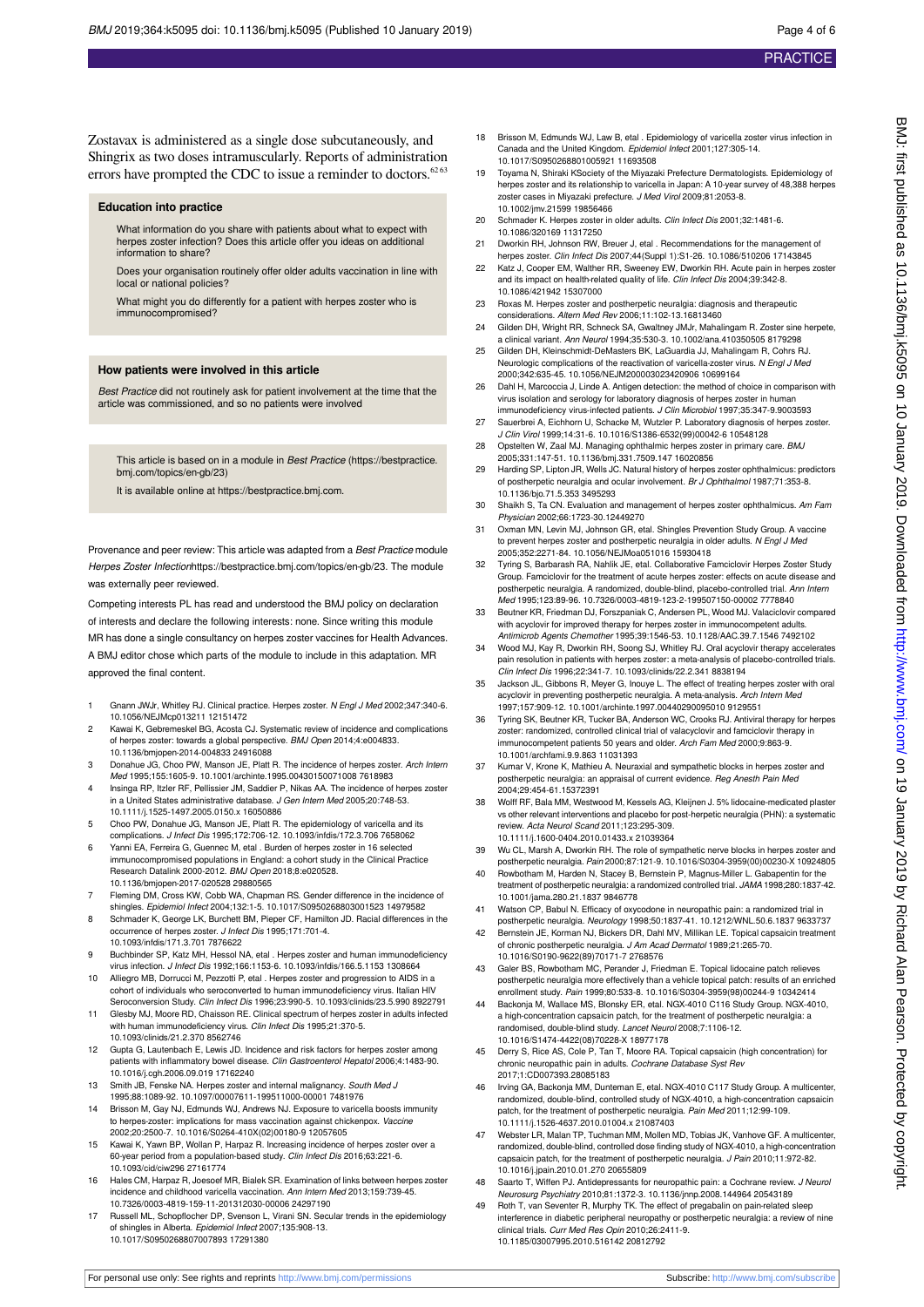- 50 Wiffen PJ, Derry S, Bell RF, etal . Gabapentin for chronic neuropathic pain in adults. Cochrane Database Syst Rev 2017;6:CD007938.28597471
- 51 Semel D, Murphy TK, Zlateva G, Cheung R, Emir B. Evaluation of the safety and efficacy of pregabalin in older patients with neuropathic pain: results from a pooled analysis of 11 clinical studies. BMC Fam Pract 2010;11:85. 10.1186/1471-2296-11-85 21054853
- 52 Chou R, Carson S, Chan BK. Gabapentin versus tricyclic antidepressants for diabetic neuropathy and post-herpetic neuralgia: discrepancies between direct and indirect meta-analyses of randomized controlled trials. J Gen Intern Med 2009;24:178-88. 10.1007/s11606-008-0877-5 19089502
- 53 Dooling KL, Guo A, Patel M, etal . Recommendations of the advisory committee on immunization practices for use of herpes zoster vaccines. MMWR Morb Mortal Wkly Rep 2018;67:103-8. 10.15585/mmwr.mm6703a5 29370152
- 54 Kim DK, Riley LE, Hunter P. Advisory Committee on Immunisation practices recommended immunisation schedule for adults aged 19 years or older—United States, 2018. MMWR Morb Mortal Wkly Rep 2018;67:158-60. 10.15585/mmwr.mm6705e3 29420462
- 55 Morrison VA, Johnson GR, Schmader KE, etal. Shingles Prevention Study Group. Long-term persistence of zoster vaccine efficacy. Clin Infect Dis 2015;60:900-9. 10.1093/cid/ciu918 25416754
- 56 Lal H, Cunningham AL, Godeaux O, etal. ZOE-50 Study Group. Efficacy of an adjuvanted herpes zoster subunit vaccine in older adults. N Engl J Med 2015;372:2087-96. 10.1056/NEJMoa1501184 25916341
- 57 Tricco AC, Zarin W, Cardoso R, etal . Efficacy, effectiveness, and safety of herpes zoster vaccines in adults aged 50 and older: systematic review and network meta-analysis. BMJ 2018;363:k4029. 10.1136/bmj.k4029 30361202
- 58 Chlibek R, Smetana J, Pauksens K, etal . Safety and immunogenicity of three different formulations of an adjuvanted varicella-zoster virus subunit candidate vaccine in older adults: a phase II, randomized, controlled study. Vaccine 2014;32:1745-53. 10.1016/j.vaccine.2014.01.019 24508036
- 59 Cunningham AL, Lal H, Kovac M, etal. ZOE-70 Study Group. Efficacy of the herpes zoster subunit vaccine in adults 70 years of age or older. N Engl J Med 2016;375:1019-32. 10.1056/NEJMoa1603800 27626517
- 60 Grupping K, Campora L, Douha M, etal . Immunogenicity and safety of the HZ/su adjuvanted herpes zoster subunit vaccine in adults previously vaccinated with a live attenuated herpes zoster vaccine. J Infect Dis 2017;216:1343-51. 10.1093/infdis/jix482 29029122
- 61 Schwarz TF, Aggarwal N, Moeckesch B, etal . Immunogenicity and safety of an adjuvanted herpes zoster subunit vaccine coadministered with seasonal influenza vaccine in adults aged 50 years or older. J Infect Dis 2017;216:1352-61. 10.1093/infdis/jix481 29029224
- 62 Shimabukuro TT, Miller ER, Strikas RA, etal . Notes from the field: vaccine administration errors involving recombinant zoster vaccine—United States, 2017-2018. MMWR Morb Mortal Wkly Rep 2018;67:585-6. 10.15585/mmwr.mm6720a4 29795075

63 Le P. Which shingles vaccine for older adults?BMJ 2018;363:k4203. 10.1136/bmj.k4203 30361204

Published by the BMJ Publishing Group Limited. For permission to use (where not already granted under a licence) please go to [http://group.bmj.com/group/rights-licensing/](http://group.bmj.com/group/rights-licensing/permissions) [permissions](http://group.bmj.com/group/rights-licensing/permissions)